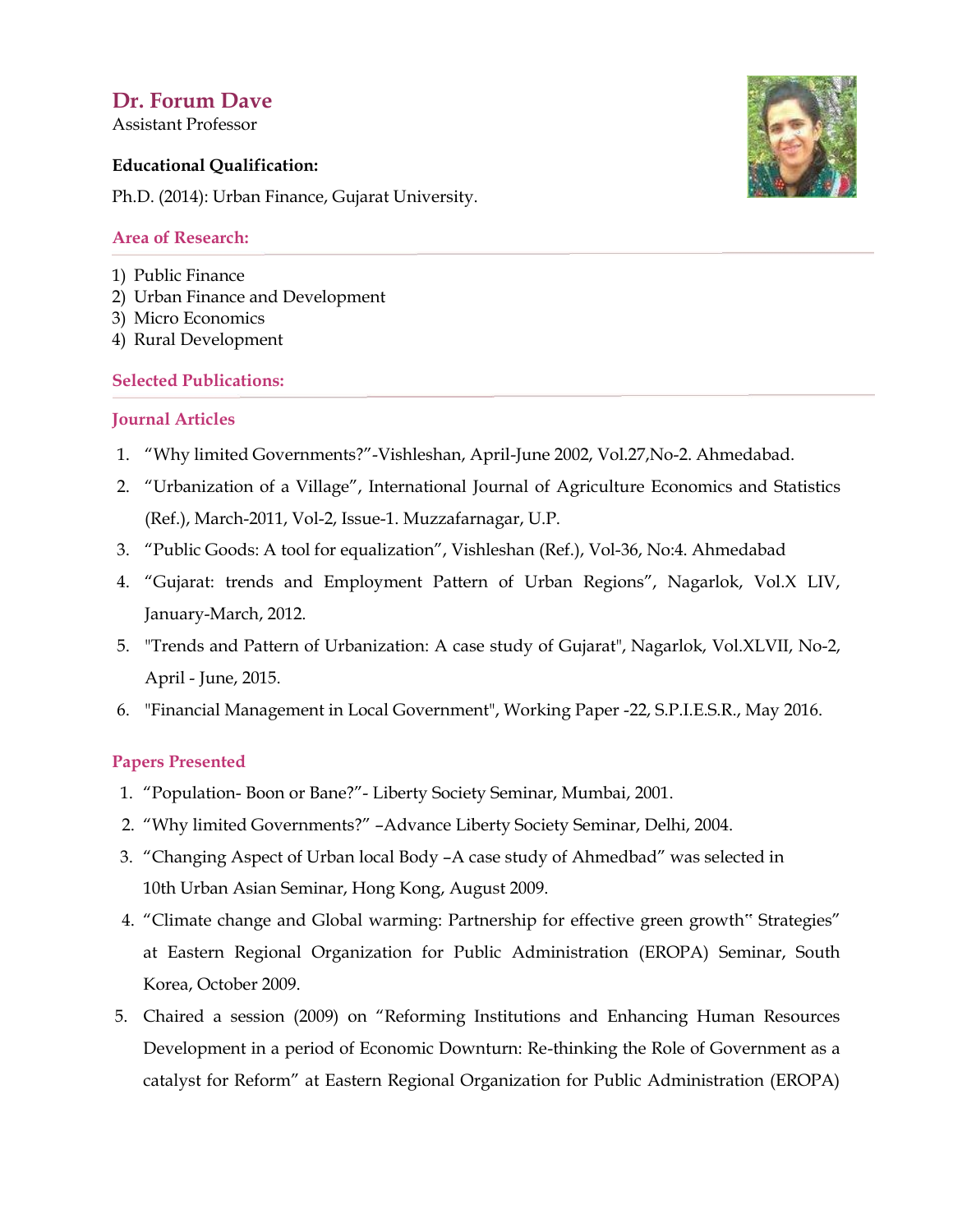Seminar, South Korea.

- 6. Presented Paper at 42nd Gujarat Economic Conference (2012) on "Urbanization: Trends and Policy of Gujarat State", at Dharamshala, Gujarat.
- 7. "E-governance: Technology for masses" at Eastern Regional Organization for Public Administration (EROPA) Seminar, Jakarta, Indonesia, November 2012.
- 8. Chaired a session (2012) on Challenges t Administrative Reform : learning from the past and in search of excellence in the future" at Eastern Regional Organization for Public Administration (EROPA) Seminar, Jakarta, Indonesia, November 2012.
- 9. "Regionalization- The New Sunrise" Enhancing the quality of Government: Government, Governability and Governance, at Eastern Regional Organization for Public Administration (EROPA) Seminar, Tokyo, Japan, October – 2013.
- 10. "Solid-Waste Management: A case study of Uttarakhand", National Seminar on Geo-Environmental Hazards and Neo-Tectonic Activities in Himalaya, H.N.B. Garhwal university, Tehri-Garhwal, Uttarakhand, October-2014.
- 11. Participated in National Seminar on "Economic Development Across Sectors Discourses on New Area of Research" at M.K.Bhavanagar University, Bhavnagar, December -2013, 2014.
- 12. Presented Paper on "Urbanization- is it a constraint for human development in Gujarat?, National Seminar on "Status of Human Development in Gujarat, at Sardar Patel Institute of Economic and Social Research, Ahmedabad, September-2015.
- 13. Presented Paper on "Regional difference in Urbanization pattern and basic services in Gujarat": by Shital Shukla and Forum Dave on National Seminar on Role of Public Policy in development process (emerging economic/social scenario in the Indian economy) at Sardar Patel Institute of Economic and Social Research, Ahmedabad, January 2016.

### **Books Authors/Co-authors**

1. Dave, F. and Satija K (2012), Urbanization in Gujarat in Urbanization and Economic Development, Ghaziabad, Page: 69-89.

#### **Recent Work**

1. "Monitoring work of Rural Development of Maharashtra" Sponsored by Ministry of Rural Development, Government of India (MORD), 2015.